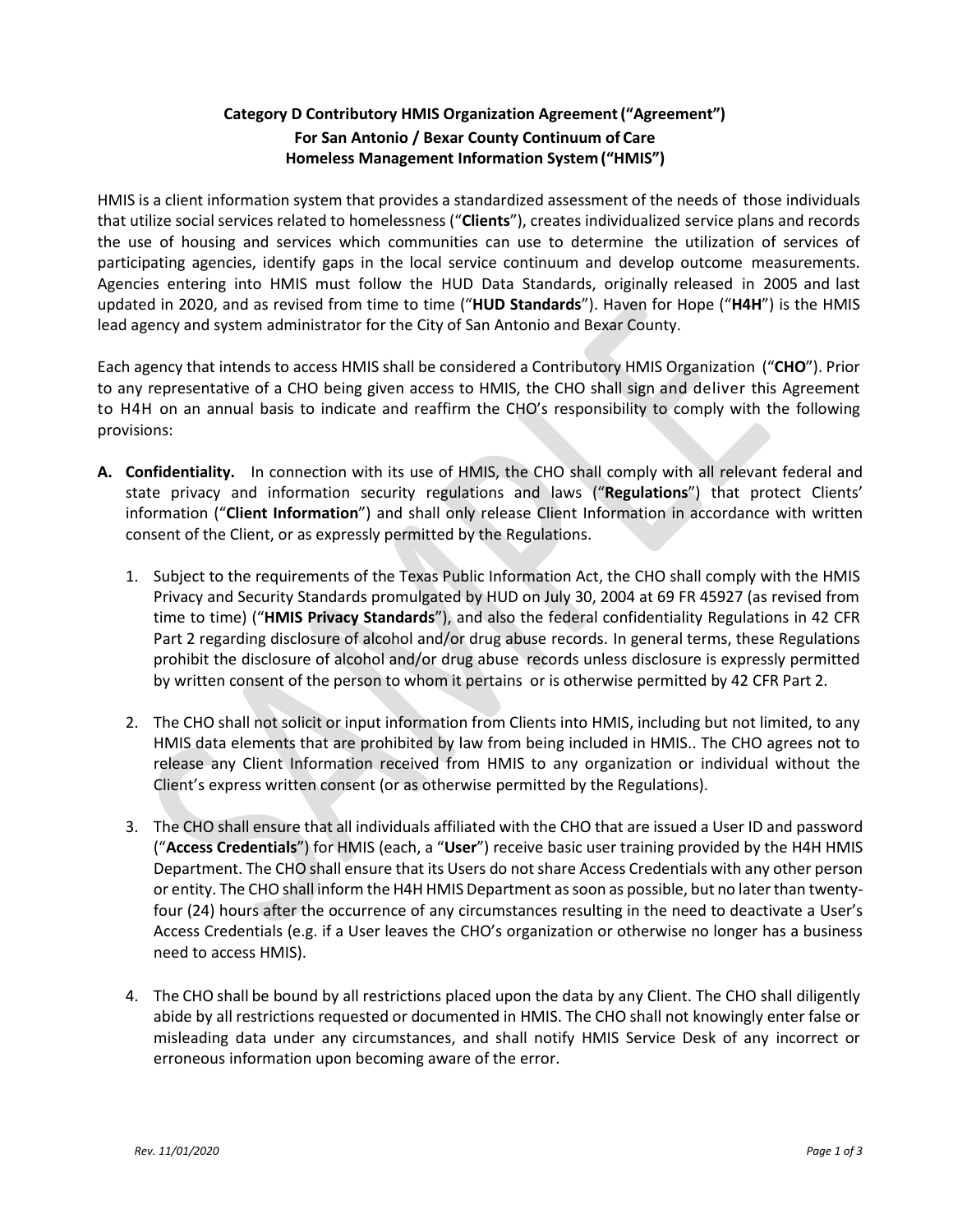## **B. Use of Client Information.**

1. The CHO shall view and use Client information in HMIS solely for the purpose of assisting the CHO in providing adequate and appropriate services to the Client.

## **C. Compliance; CHO's Indemnity; Limitation of Remedies.**

- 1. The CHO shall ensure that its Users are bound by the same restrictions and conditions that apply to the CHO under this Agreement, and shall cause its Users to comply herewith.
- 2. The CHO shall use appropriate safeguards to prevent the unauthorized use or disclosure of Client Information in HMIS, and shall designate an HMIS Security Officer who implements information security measures, ensures completion of Client Information privacy and security awareness training by Users annually, and conducts quarterly security reviews.
- 3. The CHO agrees to notify H4H as soon as possible upon becoming aware of any unauthorized access, use or disclosure of Client Information in HMIS, or any use of HMIS except as permitted by the HUD Standards.
- 4. **THE CHO HEREBY AGREES TO INDEMNIFY, DEFEND AND HOLD HARMLESS H4H AND ALL OTHER CHO'S (INCLUDING THEIR RESPECTIVE OFFICERS, USERS, DIRECTORS, EMPLOYEES, PROFESSIONAL ADVISORS, AND AGENTS) FROM AND AGAINST**  ALL DEMANDS, CLAIMS, SUITS, PROCEEDINGS, JUDGMENTS, SETTLEMENTS, ARBITRATION AWARDS, DAMAGES, LOSS, **COST, EXPENSE (INCLUDING REASONABLE ATTORNEYS' FEES AND COSTS OF LITIGATION), SANCTIONS, FINES AND PENALTIES ARISING OUT OF OR RESULTING FROM ANY ACTS OR OMISSIONS OF THE CHO AND /OR ANY OF ITS REPRESENTATIVES IN VIOLATION OF THIS AGREEMENT**.
- 5. **NO PARTY SHALL BE LIABLE FOR ANY SPECIAL, INDIRECT, CONSEQUENTIAL OR PUNITIVE DAMAGES (INCLUDING LOSS OF PROFITS) UNDER OR IN CONNECTION WITH THIS AGREEMENT.**
- **D. TERMINATION; MISCELLANEOUS.**
	- 1. **EITHER PARTY MAY TERMINATE THIS AGREEMENT UPON THIRTY (30) DAYS WRITTEN NOTICE TO THE OTHER PARTY. IN ADDITION, EITHER PARTY MAY TERMINATE THIS AGREEMENT IF THE OTHER PARTY ("DEFAULTING PARTY") FAILS TO COMPLY WITH ANY OF ITS OBLIGATIONS UNDER THIS AGREEMENT AND SUCH FAILURE IS NOT CURED WITHIN SEVEN (7) DAYS AFTER THE DEFAULTING PARTY RECEIVES** a written notice of default from the other Party. Termination of this Agreement shall be without prejudice to any claims or obligations arising or accruing hereunder prior to the date of termination. Sanctions for violating this Agreement may include, in addition to any other remedies available at law or in equity, the requirement of additional training, the suspension/revocation of HMIS privileges, and the filing of criminal charges, if appropriate.
	- 2. This Agreement may only be modified by a written amendment signed by both Parties. Waivers shall be express, written and signed by the Party bound thereby. There are no third-party beneficiaries of this Agreement other than the indemnitees listed in paragraph C (4) above.
	- 3. This Agreement shall be interpreted and enforced in accordance with the laws of the State of Texas without reference of conflicts of law's provisions. **Any dispute hereunder shall be brought exclusively in the state or federal courts located in Bexar County, Texas, and each Party agrees to waive its right to a trial by jury in any such proceeding**.
	- 4. Notices shall be in writing and delivered by hand, email, overnight courier, or certified or registered